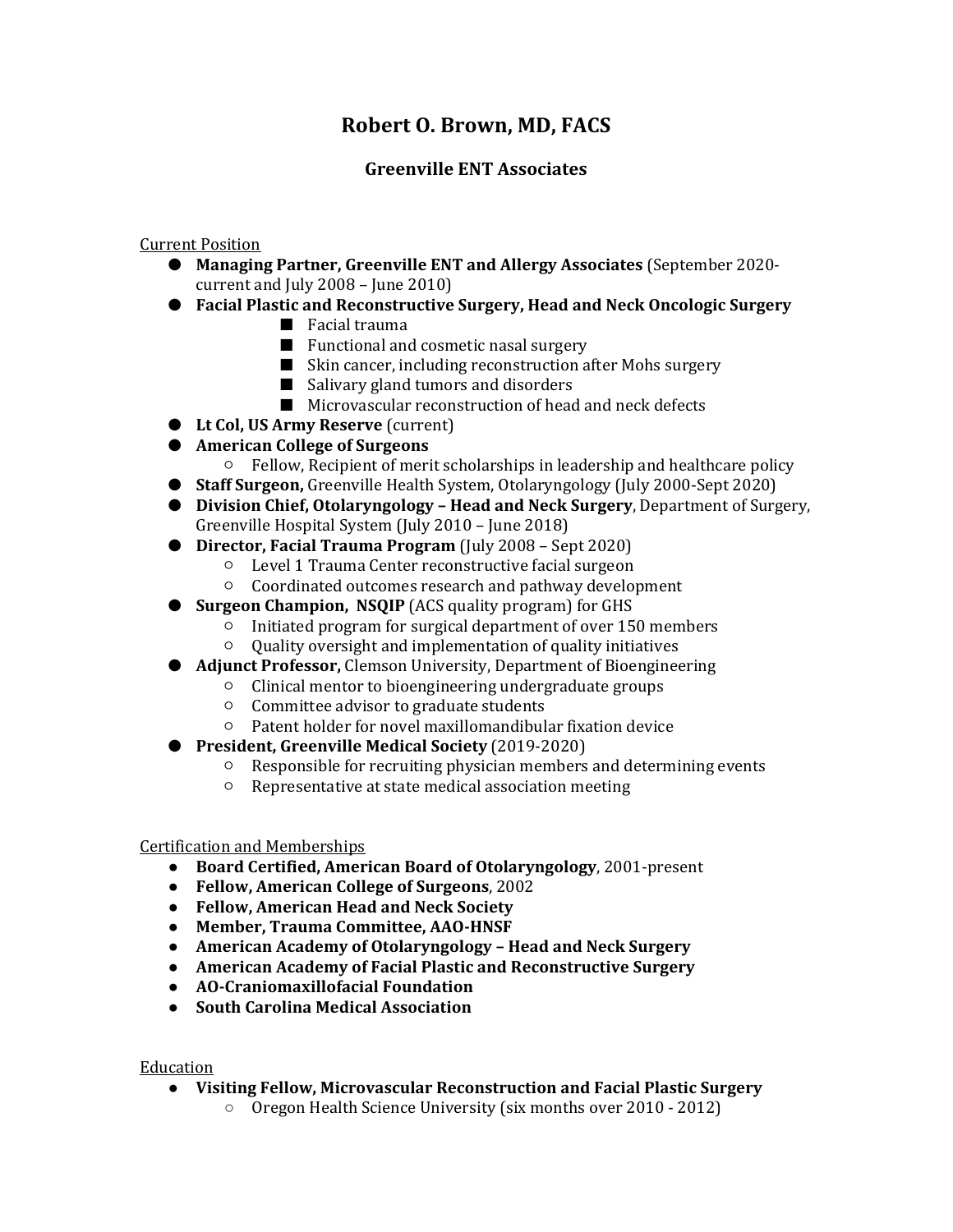- **Residency in Otolaryngology Head and Neck Surgery** (July 1996 June 2000)
	- Medical University of South Carolina
	- Paul Lambert, MD, Chairman
- **Internship in Surgery** (July 1995 June 1996)
	- Medical University of South Carolina, Department of Surgery
- **MD, Medical University of South Carolina** (July 1991- June 1995)
	- Alpha Omega Alpha
	- President, College of Medicine student body
	- Honor Council Chairman judicial student board
	- Honors in Surgery, Medicine, and Pediatrics
	- Student Alumni Council
- **BA, Clemson University** (August 1989 May 1991)
	- Biology and Psychology
- **Davidson College** (August 1987 May 1989)

#### Leadership and Civic Activities

- Recipient American College of Surgeons Leadership Scholarship, "Surgeons as Leaders; From the operating room to the board room." Chicago.
- Recipient American College of Surgeons and American Academy of Otololaryngology Scholarship, "Healthcare Economic Policy", Brandeis University, Boston.
- Selected for Leadership Greenville and completed the year-long program.
- Served as healthcare policy liaison to members of state and national government.
- LtCol, US Army Reserve
- President, Greenville County Medical Society 2019

## **Presentations**

- "The Business of Facial Trauma"; AAO-HNS Annual Meeting, Dallas, TX, 2015
- Panel Healthcare Policy. Otolaryngology Board of Governors Meeting, 2019
- "Healthcare Reform and Politics"; Medical Group Managers' Association, SC Conference, 2011
- "Healthcare Reform"; Greenville Chamber of Commerce Healthcare Conference, 2010
- "Incidence of Frey's Syndrome Effect of Reconstruction Method after Parotidectomy"
- "Head & Neck Surgery for Dermatologists"; SC Dermatology Association, 2015
- "Advances in Facial Reconstruction"; Greenville Dental Association, 2015

## Personal

- Married
- Three awesome sons who will each change the world
- Student of history, leadership, and healthcare policy
- Fitness sports, running, travel, skiing, fly fishing

## Recent Courses

● American College of Surgeons Healthcare Economics Forum, 2018